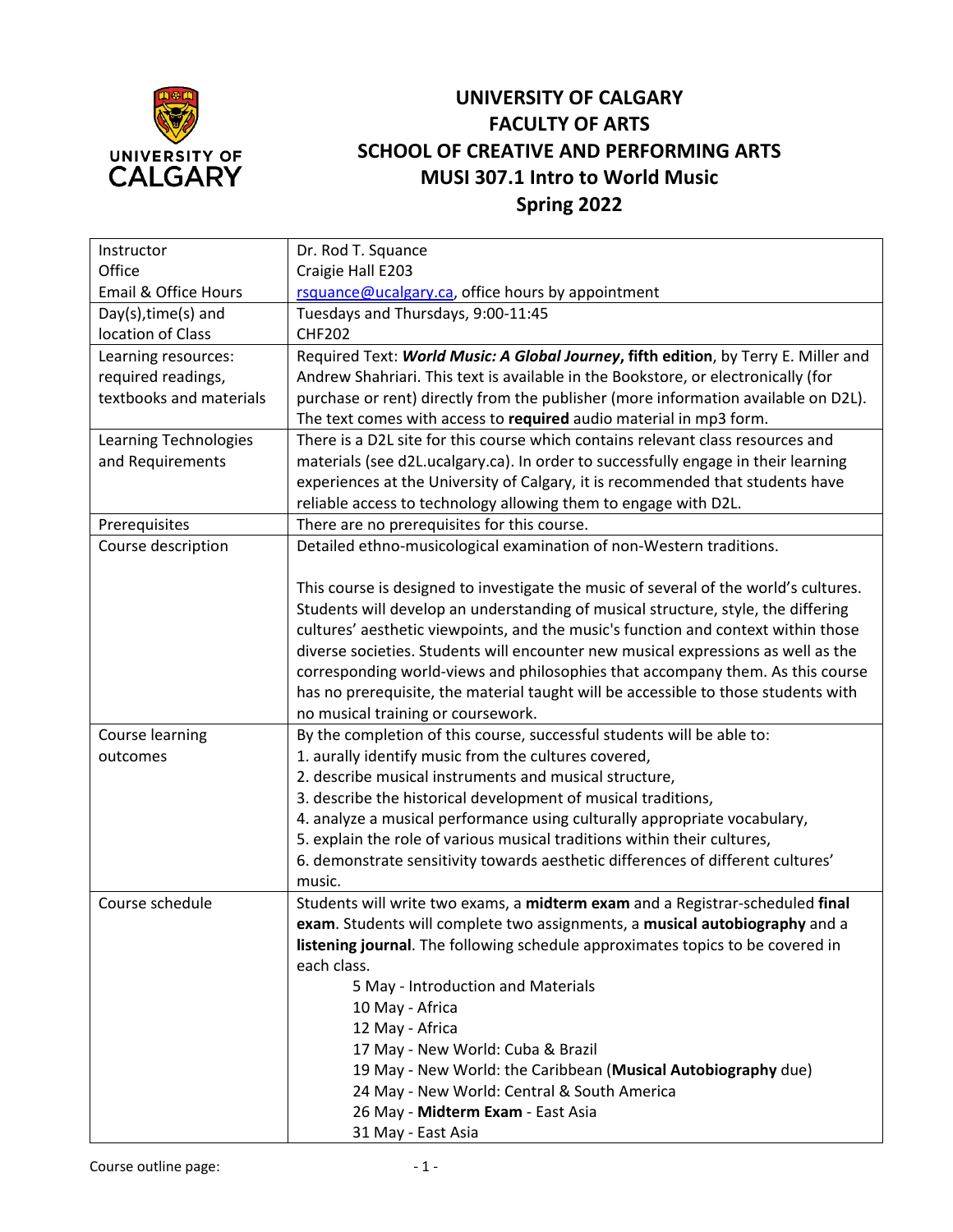|                         | 2 June - East Asia - South Asia                                                                                                                                         |
|-------------------------|-------------------------------------------------------------------------------------------------------------------------------------------------------------------------|
|                         | 7 June - South Asia                                                                                                                                                     |
|                         | 9 June - South Asia - Southeast Asia                                                                                                                                    |
|                         | 14 June - Southeast Asia - Middle East (Listening Journal due)                                                                                                          |
|                         | 16 June - Middle East                                                                                                                                                   |
| Assessment components   | Assignment 1: Musical Autobiography Assignment                                                                                                                          |
|                         | <b>Value: 10%</b>                                                                                                                                                       |
|                         | Due Date: 19 May, 2022                                                                                                                                                  |
|                         | Type: Written Assignment                                                                                                                                                |
|                         | Description: Students will write a short musical autobiography. Detailed                                                                                                |
|                         | descriptions of assignments can be found in the Assignments space on                                                                                                    |
|                         | Desire2Learn.                                                                                                                                                           |
|                         |                                                                                                                                                                         |
|                         | <b>Assignment 2: Listening Journal</b><br><b>Value: 20%</b>                                                                                                             |
|                         | Due Date: 14 June, 2022                                                                                                                                                 |
|                         | Type: Written Assignment                                                                                                                                                |
|                         | Description: Students will be required to keep a Listening Journal, in which they                                                                                       |
|                         | document their non-Western music listening activities. Recordings for the                                                                                               |
|                         | Listening Journal will come from the audio tracks associated with purchase of the                                                                                       |
|                         | textbook (students are responsible for ensuring that the text they purchase                                                                                             |
|                         | [physical or electronic] is packaged with CDs or mp3 audio access). Detailed                                                                                            |
|                         | descriptions of assignments can be found in the Assignments space on                                                                                                    |
|                         | Desire2Learn.                                                                                                                                                           |
|                         | <b>Midterm Exam</b><br><b>Value: 30%</b>                                                                                                                                |
|                         |                                                                                                                                                                         |
|                         | Date: 26 May, 2022                                                                                                                                                      |
|                         | Length: 60 minutes                                                                                                                                                      |
|                         | Details: Will include multiple choice and written response questions pertaining to<br>material presented in lectures as well as audio material from the listening list. |
|                         | <b>Final Exam</b>                                                                                                                                                       |
|                         | <b>Value: 40%</b>                                                                                                                                                       |
|                         | Date: Registrar-scheduled                                                                                                                                               |
|                         | Length: 90 minutes                                                                                                                                                      |
|                         | Details: Will include multiple choice and written response questions pertaining to                                                                                      |
|                         | material presented in lectures as well as audio material from the listening list.                                                                                       |
| Assessment expectations | <b>Expectations for Writing:</b>                                                                                                                                        |
|                         | Writing quality will be a factor in the grading of written assignments. Please refer                                                                                    |
|                         | to the Undergraduate Calendar E.2 Writing Across the Curriculum policy for                                                                                              |
|                         | details.                                                                                                                                                                |
|                         | <b>Expectations for Attendance and Participation:</b>                                                                                                                   |
|                         | Please refer to the Undergraduate Calendar E.3 Attendance for details. Attendance                                                                                       |
|                         | will not be taken in this course. However, students are expected to be in                                                                                               |
|                         | attendance for all lectures and, in cases of absence, are responsible for obtaining                                                                                     |
|                         | any materials missed from a classmate.                                                                                                                                  |
|                         | <b>Attendance at Exams:</b>                                                                                                                                             |
|                         | Attendance at exams is required.                                                                                                                                        |
|                         |                                                                                                                                                                         |
|                         |                                                                                                                                                                         |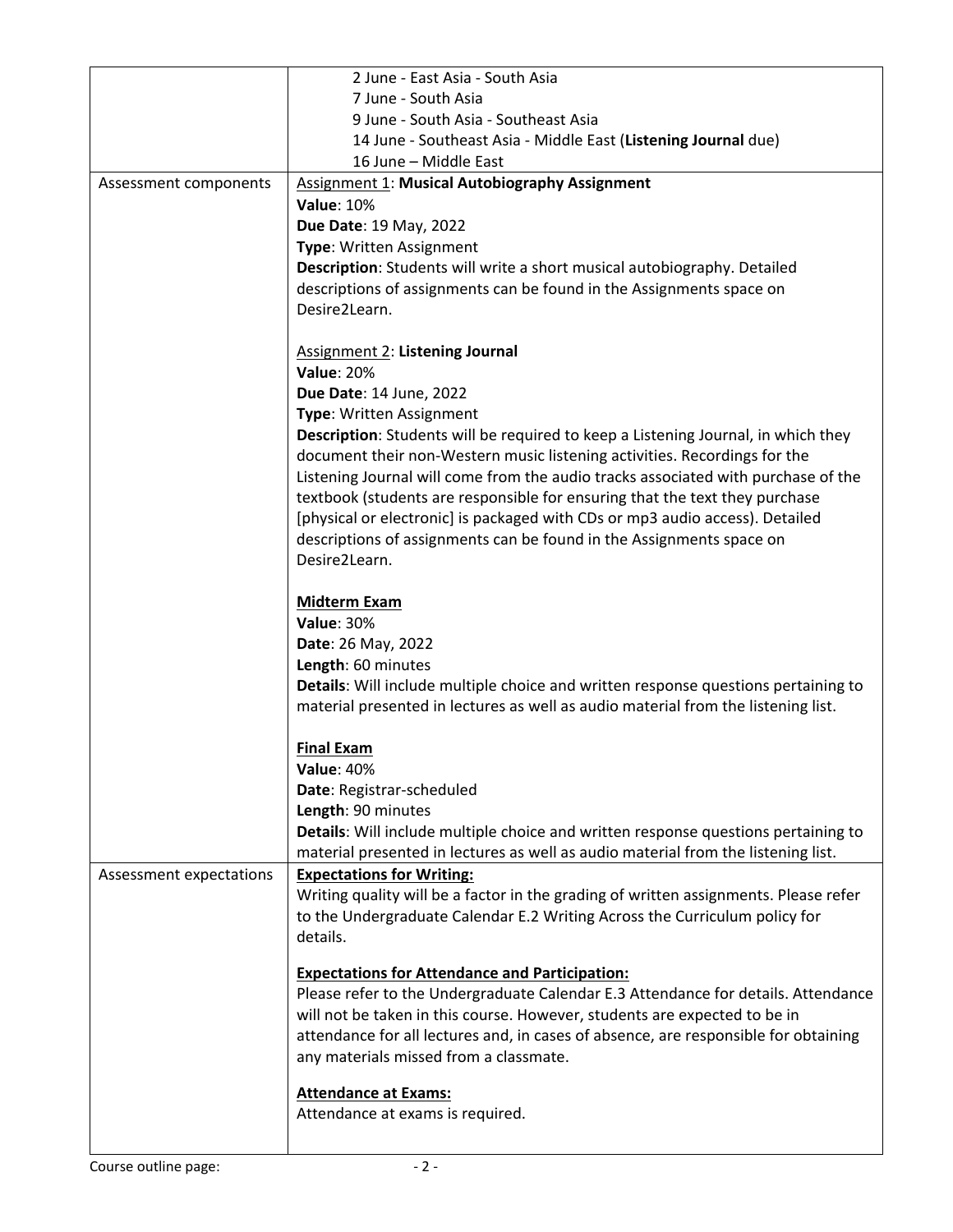|                        | <b>Guidelines for Formatting Assignments</b><br>Formatting will be taken into consideration in the grading of written assignments.<br>Details on formatting expectations can be found on D2L.<br><b>Guidelines for Submitting Assignments</b><br>Assignments must be submitted electronically to a dedicated drop box folder on<br>D <sub>2</sub> L.<br><b>Late Assignments</b><br>It is expected that all assignments be submitted on time. Assignments submitted<br>late will be assessed a penalty of one letter grade (i.e. A to B), plus an additional<br>letter grade penalty for every additional week late.<br><b>Criteria That Must Be Met To Pass</b><br>To pass this course, students must achieve a minimum final weighted average of |
|------------------------|---------------------------------------------------------------------------------------------------------------------------------------------------------------------------------------------------------------------------------------------------------------------------------------------------------------------------------------------------------------------------------------------------------------------------------------------------------------------------------------------------------------------------------------------------------------------------------------------------------------------------------------------------------------------------------------------------------------------------------------------------|
|                        | 50%.                                                                                                                                                                                                                                                                                                                                                                                                                                                                                                                                                                                                                                                                                                                                              |
| Grading scale          | For the course as a whole, letter grades should be understood as follows, as<br>outlined in section F.1.Grading System and Transcripts of the Calendar:<br>https://www.ucalgary.ca/pubs/calendar/current/f-1.html.                                                                                                                                                                                                                                                                                                                                                                                                                                                                                                                                |
|                        | <b>Percentage Conversion Scale</b>                                                                                                                                                                                                                                                                                                                                                                                                                                                                                                                                                                                                                                                                                                                |
|                        | A+ 96%-100% B+ 84%-88% C+ 72%-76% D+ 60%-64%<br>A 92%-96% B 80%-84% C 68%-72% D 50%-60%<br>A-88%-92% B-76%-80% C-64%-68% F 0%-50%                                                                                                                                                                                                                                                                                                                                                                                                                                                                                                                                                                                                                 |
|                        | A grade of "C-" or below may not be sufficient for promotion or graduation, see<br>$\bullet$<br>specific faculty regulations.<br>The number of "D" and "D+" grades acceptable for credit is subject to specific<br>$\bullet$<br>undergraduate faculty promotional policy.                                                                                                                                                                                                                                                                                                                                                                                                                                                                         |
| Academic Accommodation | It is the student's responsibility to request academic accommodations according to the<br>University policies and procedures listed below. The Student Accommodations policy is<br>available at https://ucalgary.ca/student-services/access/prospective-students/academic-                                                                                                                                                                                                                                                                                                                                                                                                                                                                        |
|                        | accommodations.<br>Students needing an accommodation based on disability or medical concerns should<br>contact Student Accessibility Services (SAS) in accordance with the Procedure for<br>Accommodations for Students with Disabilities (https://www.ucalgary.ca/legal-<br>services/sites/default/files/teams/1/Policies-Accommodation-for-Students-with-<br>Disabilities-Procedure.pdf).                                                                                                                                                                                                                                                                                                                                                       |
|                        | Students who require an accommodation in relation to their coursework or to fulfill<br>requirements for a graduate degree, based on a Protected Ground other than Disability<br>should communicate this need in writing to their Instructor.<br>SAS will process the request and issue letters of accommodation to instructors. For<br>additional information on support services and accommodations for students with<br>disabilities, visit www.ucalgary.ca/access/.                                                                                                                                                                                                                                                                            |
| Academic integrity,    | Academic Misconduct refers to student behavior which compromises proper assessment of                                                                                                                                                                                                                                                                                                                                                                                                                                                                                                                                                                                                                                                             |
| plagiarism             | a student's academic activities and includes: cheating; fabrication; falsification; plagiarism;<br>unauthorized assistance; failure to comply with an instructor's expectations regarding<br>conduct required of students completing academic assessments in their courses; and<br>failure to comply with exam regulations applied by the Registrar.                                                                                                                                                                                                                                                                                                                                                                                              |
|                        | For information on the Student Academic Misconduct Policy and Procedure please visit:<br>https://www.ucalgary.ca/legal-services/sites/default/files/teams/1/Policies-Student-<br>Academic-Misconduct-Policy.pdf and https://www.ucalgary.ca/legal-                                                                                                                                                                                                                                                                                                                                                                                                                                                                                                |